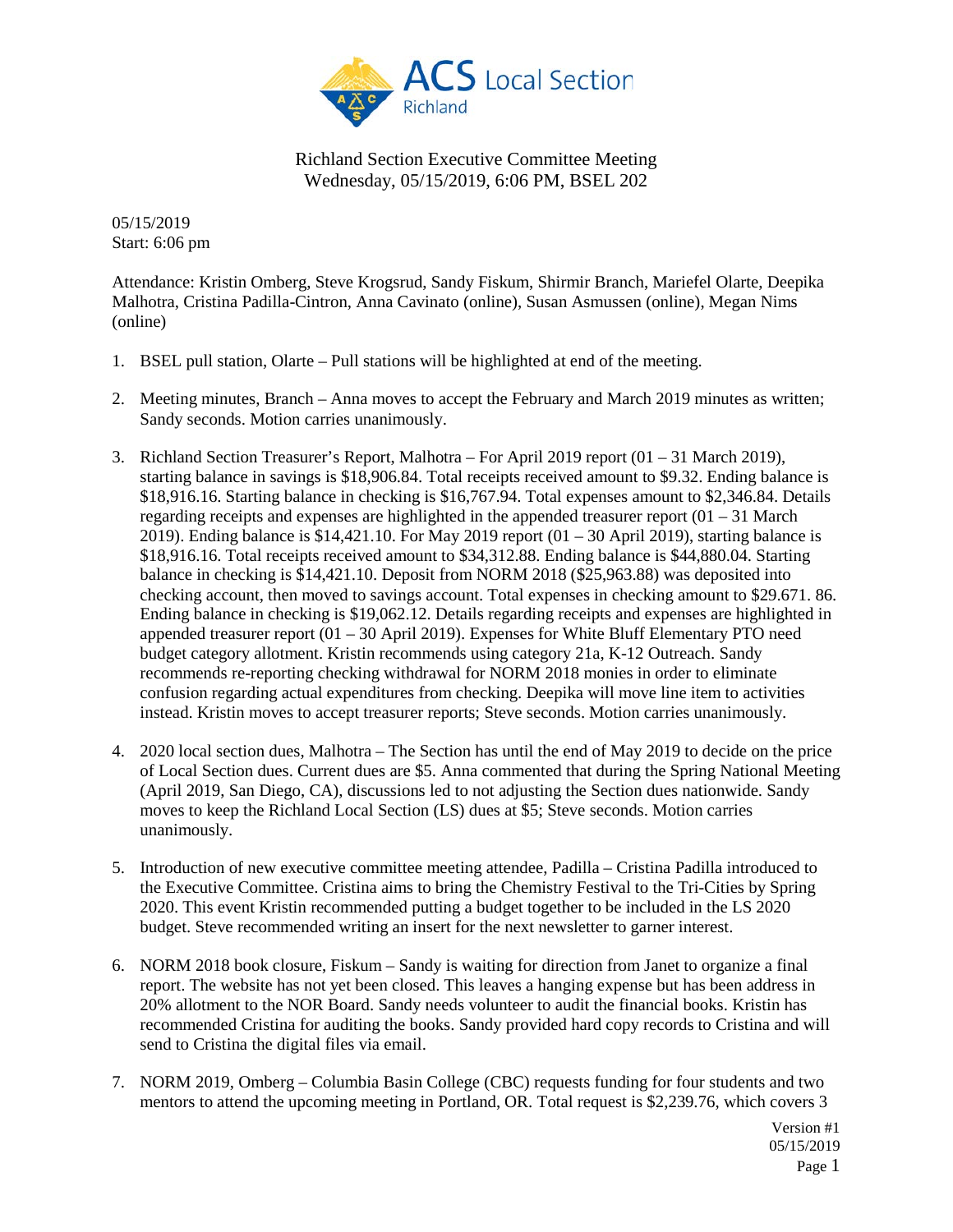

rooms (2 nights each), mileage for two cars, and registration. CBC is asking LS to support with \$1000. The LS should have \$500 left in its budget allocated for travel requests. Anna commented that CBC did not request funds for NORM 2018 because they did not send any students. Kristin asked if the LS can go over budget. Sandy clarified that the LS can with the approval of the Executive Committee. The cost to cover the four students is \$1,268.88. Sandy moves that the LS provides \$1,000, per their original request; Kristin seconds. Motion carries unanimously. Kristin will email CBC contact and copy Deepika to ascertain where and to whom the check should be sent to.

- 8. Recognition of past chair, Branch Ram is not present to receive his Past Chair pin. Shirmir will continue to hold it until it can be presented to him.
- 9. Darigold Tour, Olarte Tour to take place on Saturday, 18 May 2019. Mariefel expects 24 people to be in attendance. A few cancellations have been made. The plant notified Mariefel that children can attend. The number is still expected to be under the limit of 30. Kristin has a reservation for 30 people at Snipes Mountain Brewery for 11:30 am. Attendees should arrive at plant by 10:00 am. Anna commented that at least 1 student from Eastern Oregon University (EOU) will attend.
- 10. SPR path forward, Omberg Kristin has final document of vision, mission, objectives, goals, and strategies. Kathleen Schultz has also provided a final report. There are two orphan strategies to include. The first is Goal 1, Strategy 3, K-12 activities, possibly assigned to Megan. Megan has claimed responsibility. The other goal is Project Management plan for community events, possibly assigned to Shirmir. Shirmir has claimed responsibility. Kristin begins discussion on how to advertise Strategic Plan to LS. Anna recommends listing strategies to the LS on a schedule based on priority rather than all at once. Kristin recommends that that appointing champions for each strategy should come from the Executive Committee at the moment and can be passed on to other members as they are implemented. Steve suggests putting an insert in the next newsletter letting the LS know of SPR plan forward. Anna recommends that  $2 - 3$  super champions should be appointed for strategy champions to report to. Kristin recommends the chair of succession for this responsibility.
- 11. National meeting updates, Cavinato H. N. Cheng and Carol Duane came forward as nominees for President-Elect. Amendments were made to the ACS constitution and bylaws to include a set of standing rules. Other discussions included membership retention and member dues. Member dues will remain at \$175 for 2020. Total attendance was  $\sim$ 15,000, with  $\sim$ 6,000 being students. EOU received outstanding award. General comments indicated that the meeting places were spread too far apart.
- 12. Mid-Columbia science fair, Heldebrant Report moved to June 2019 meeting due to Dave's absence.
- 13. STEAM night at Leona Libby, Fiskum ACS presented nuclear science. Sandy, Kristin, and Shirmir volunteered. Activities included cloud chambers and household radioactive materials for distance and shielding demonstrations.
- 14. Earth Week activities, Olarte/Cavinato Tri-Cities area participated in the Three River Science Celebration of Science on Saturday, 20 April 2019. Volunteers include Mariefel, Cristina, Shirmir, Frannie, Jim, and Kristin. Activities included a "Secret Agent" demonstration, which highlighted an understanding of the periodic table in recognition of the International Year of the Periodic Table.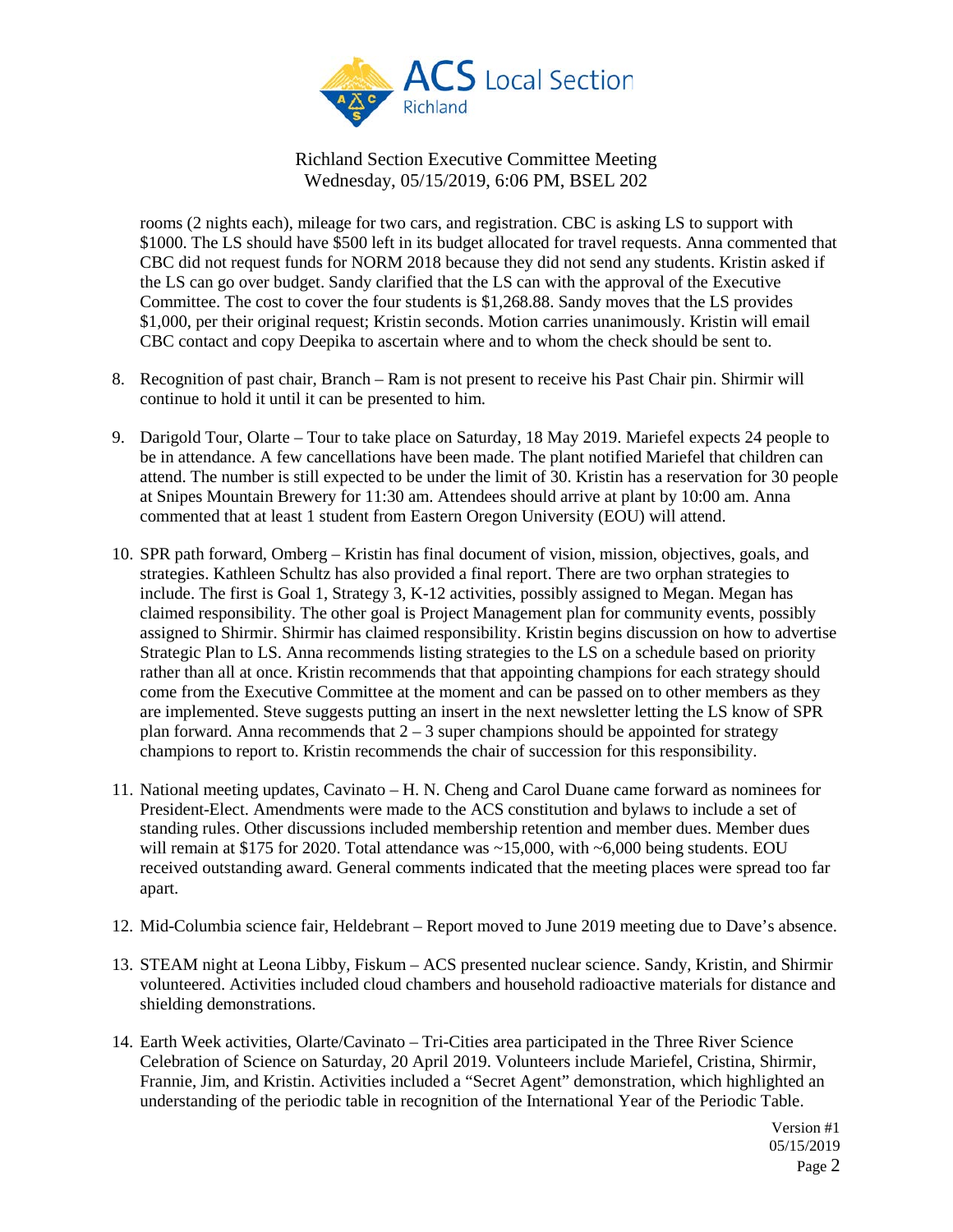

EOU held two events, one for high school students and one for preschoolers. Event with Native American students in Pendleton, OR moved to 30 May 2019.

- 15. Expanding Your Horizons, Asmussen Event held at WSU Tri-Cities on Saturday, 04 May 2019 from 08:30 am – 1:00 pm. Event was rescheduled from original date in February. Ten sessions were held for 120 girls. Volunteers included Susan, Megan, Shirmir and Mariefel from the LS, including other from WIN, SWE, Bechtel, MSA, etc. Shirmir or Megan will be presenting EYH receipt for reimbursement.
- 16. LSAC deadlines, Cavinato Science café application due 31 May 2019. Anna commented that this could be used to reach out to members in smaller areas. Kristin recommends that the application could be put in for an event at Moses Lake, WA. There are a few plants (e.g. Biomass Processing, Xyloco) in the area that could host a talk/tour. Anna commented that Science café's do not support tours. Kristin/Steve will contact Alice in the area to gauge interest in helping to organize Science café. LS is not eligible for IPG since the Section already has one open. MET grant applications will be due in the fall.
- 17. Reports from committees
	- a. WCC, Nims WCC just has the EYH conference. Committee is looking for ideas to host activities in the fall.
	- b. Diversity, Cavinato No activities planned for summer. EOU plans to host Girls in Science in the fall.
	- c. Public Relations, Krogsrud Newsletter should be release before start of summer. Content includes WCC events (EYH, REACH museum, Daughters of Hanford events. Steve is looking for details on upcoming activities to include. Sandy suggests reaching out to Dave regarding Annual Picnic with AIChE. Dave/Steve still waiting for suggested dates, to begin planning. Other items to include: SPR, Program-in-a-box, STEAM night, Mid-Columbia Science Fair, Darigold tour, National Meeting, Earth day events, Government Affairs Committee. Kristin suggest Cristina send information about the Chemistry festival.

## 18. Round Table

- a. Krogsrud Steve has started a draft letter to new members. Deepika will coordinate with Anna to get the contact information to get the letters to the new members.
- b. Omberg The LS needs a repository for information. Options include Dropbox of Google Drive. Discussions favor Google Drive. Kristin has a sample drive for the Executive Committee to test between now and the next meeting. Cristina has also suggested Spider Oak (Encrypted Cloud Storate) if there are concerns about sensitive data.
- c. Fiskum The Bylaws need to be updated. Current goals include making the WCC a standing committee. Kristin will reach out to Janet to discuss a path forward. Kristin and Anna will also investigate connections for guidance with updating the bylaws.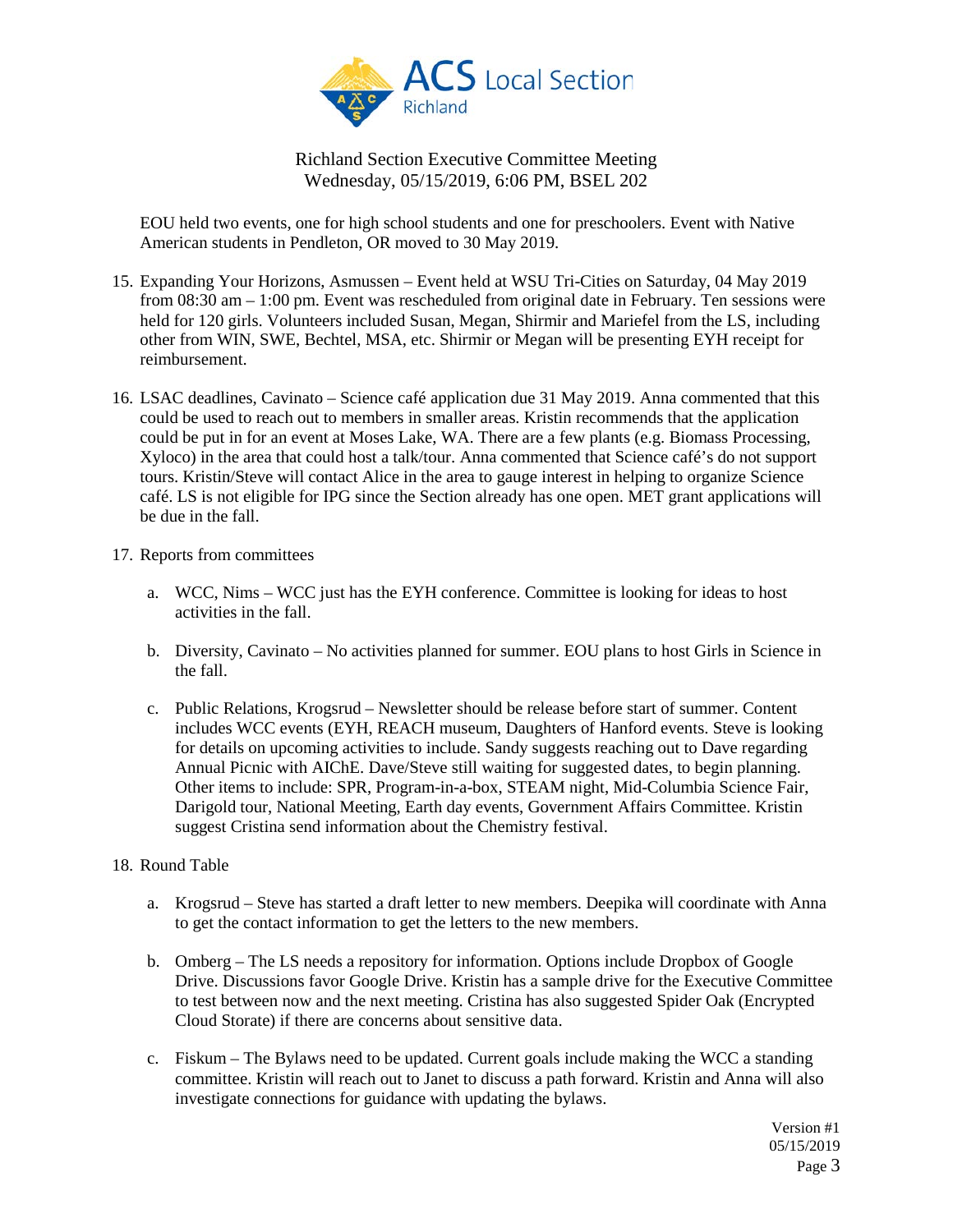

Meeting adjourned: 7:26 pm

> Version #1 05/15/2019 Page 4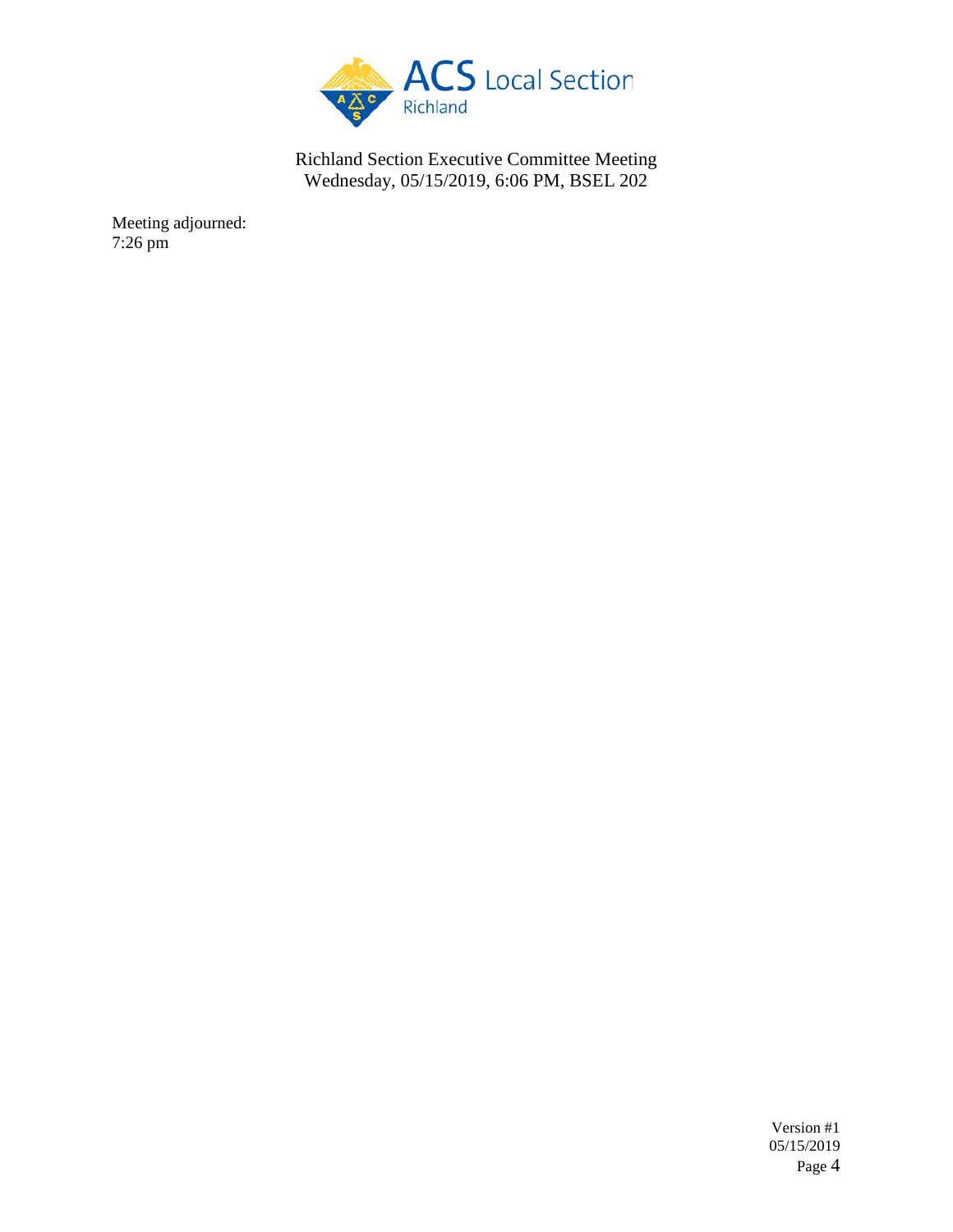

## **ACS Richland Section Treasurer's Report**

3/1/2019-3/31/2019

| 3/1/2019-3/31/2019                                                                                                                                                                                                                                                                                     |             |                    |                    |                                                          |  |
|--------------------------------------------------------------------------------------------------------------------------------------------------------------------------------------------------------------------------------------------------------------------------------------------------------|-------------|--------------------|--------------------|----------------------------------------------------------|--|
| <b>Activities</b><br>Deposit received from NORM 2018 account on $4/1/19$ : \$25963.88 (moved to savings account on $4/2/19$ )<br>Issued check #1289 to White bluffs elementary PTO for Science on Wheels: \$500.00<br>Received check for \$7768.00 from American Chemical Society for Richland Section |             |                    |                    |                                                          |  |
| <b>Starting Balance</b>                                                                                                                                                                                                                                                                                |             |                    |                    |                                                          |  |
| Savings                                                                                                                                                                                                                                                                                                | \$18,906.84 |                    |                    |                                                          |  |
| Checking                                                                                                                                                                                                                                                                                               | \$16,767.94 |                    |                    |                                                          |  |
| Receipts                                                                                                                                                                                                                                                                                               |             |                    |                    |                                                          |  |
| From                                                                                                                                                                                                                                                                                                   | Amount      | <b>Budget</b>      | Date               | Directed to:                                             |  |
|                                                                                                                                                                                                                                                                                                        |             | Category           |                    |                                                          |  |
| <b>Interest Deposit</b>                                                                                                                                                                                                                                                                                | \$9.32      | 8                  | 2019-03-31 Savings |                                                          |  |
| Total receipts this period                                                                                                                                                                                                                                                                             | \$9.32      |                    |                    |                                                          |  |
| <b>Expenses</b>                                                                                                                                                                                                                                                                                        |             |                    |                    |                                                          |  |
| To (date billed)                                                                                                                                                                                                                                                                                       | Amount      | Budget<br>Category |                    | Date Paid Description; check number                      |  |
| PNL Giftsource                                                                                                                                                                                                                                                                                         | \$400.00    | 21 <sub>b</sub>    |                    | 2019-01-23 IPG workshop, 1277                            |  |
| Megan Nims                                                                                                                                                                                                                                                                                             | \$100.00    | 21 <sub>o</sub>    |                    | 2019-02-22 Expanding Your Horizons Tri-Cities, 1281      |  |
| Visual Verve Design and Print                                                                                                                                                                                                                                                                          | \$225.00    | 16a                |                    | 2019-02-22 Feb. newsletter, 1282                         |  |
| <b>MCSF</b> Association                                                                                                                                                                                                                                                                                | \$325.00    | 21e                |                    | 2019-03-06 Science Fair Grant, 1283                      |  |
| Shirmir Rranch                                                                                                                                                                                                                                                                                         | \$365.21    | 17d                |                    | 2019-03-14 Hanford history expenses, Science Cafes, 1285 |  |

# **E**<br>T

| TO <i>(dale blied)</i>        | Allivani   | Duugu           | Date I ald Description, check humber                                      |
|-------------------------------|------------|-----------------|---------------------------------------------------------------------------|
|                               |            | Category        |                                                                           |
| PNL Giftsource                | \$400.00   | 21 <sub>b</sub> | 2019-01-23 IPG workshop, 1277                                             |
| Megan Nims                    | \$100.00   | 21 <sub>o</sub> | 2019-02-22 Expanding Your Horizons Tri-Cities, 1281                       |
| Visual Verve Design and Print | \$225.00   | 16a             | 2019-02-22 Feb. newsletter, 1282                                          |
| <b>MCSF</b> Association       | \$325.00   | 21e             | 2019-03-06 Science Fair Grant, 1283                                       |
| Shirmir Branch                | \$365.21   | 17d             | 2019-03-14 Hanford history expenses, Science Cafes, 1285                  |
| American Chemical Society     | \$599.42   | 20              | 2019-03-14 LS Leadership Inst., 1284                                      |
| Dave Heldebrant               | \$40.00    | 18              | 2019-03-15 MCSF Judge Reception, 1286                                     |
| Office Depot                  | \$6.51     | 16d             | 2019-03-12 Frame for award, DBT CRD 1932 03/12/19 034503                  |
| ACT*City of Richland          | \$150.00   | 17c             | 2019-03-19 ACS Annual social damage deposit, DBT CRD 2337 03/19/19 755075 |
| Office Depot                  | \$135.70   | 21q             | 2019-03-27 2019 Strategic Planning Retreat, DBT CRD 1901 03/27/19 361522  |
| Total spent this period       | \$2,346.84 |                 |                                                                           |

#### **Ending Balance**

| Savings  | \$18,916.16 |
|----------|-------------|
| Checking | \$14,421.10 |